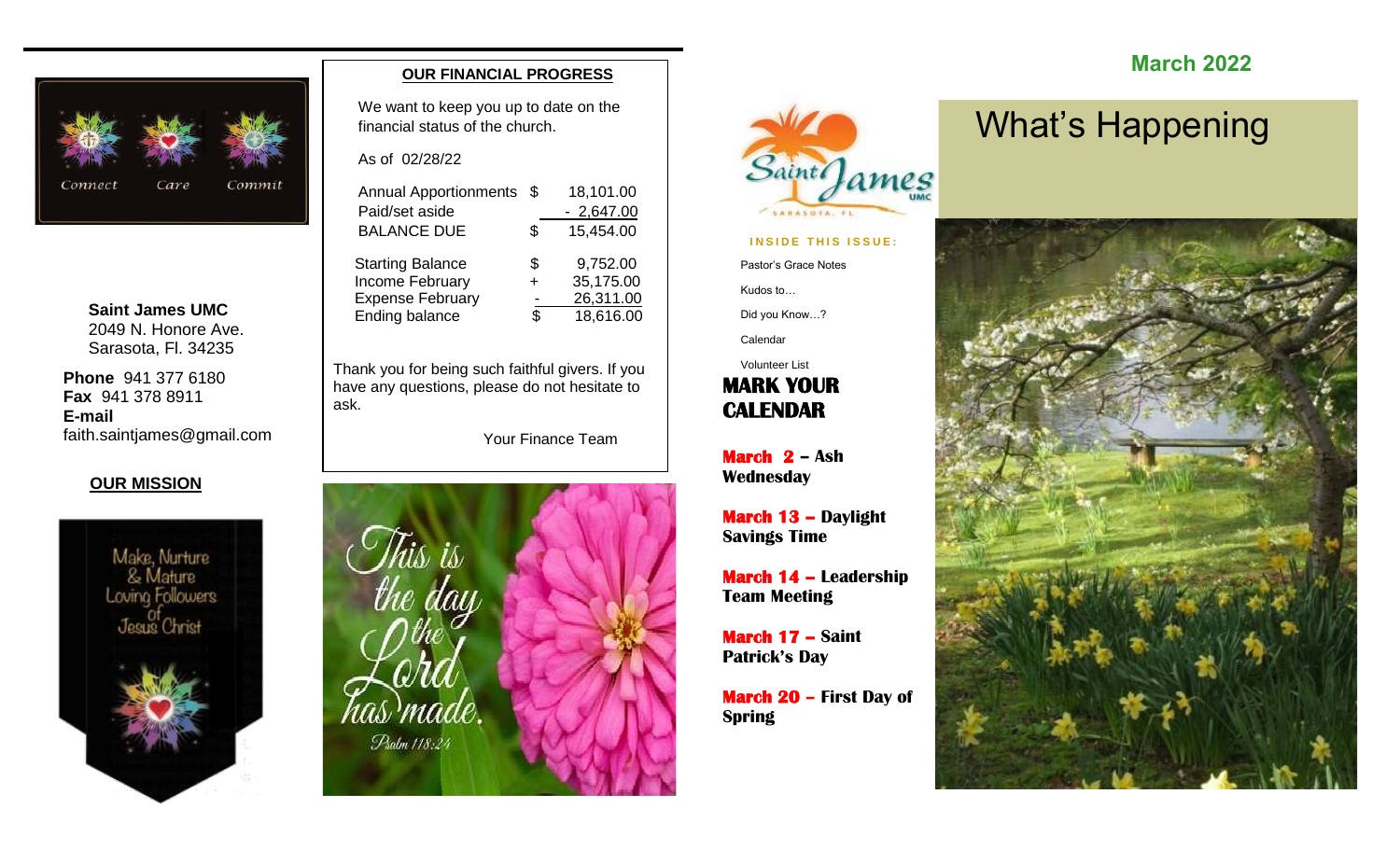#### Solid food is for those who are mature, who through training have the skill to recognize the difference between right and wrong.

So let us stop going over the basic teachings about Christ again and again. Let us go on instead and become mature in our understanding. Hebrews 5:14-6:1a

Welcome to March and the beginning of Lent. This Lent we will journey to the cross and empty tomb as we study, learn, and put into practice a true believer's life. It is time to do a maturity update on our believer's life. How are we doing? Where do we need to mature some more? What are our next steps? And where do we see honest growth thus far.

In the text above, it calls for our "maturing in our understanding." In other words, in our believer's life. We do not need to hear about Christ dying to save us again. Or Christ rising so we can live with him forever again. We do not need to tell you about the Holy Spirit, as the Spirit is in you if you believe and have asked for Him. No, we do not need to keep repeating these things all the time.

What we need to do is mature in the faith so that these are so solid in our minds and hearts that we just "know that we know that we know." We need to check our lifestyles and habits to see if we are aligned with all Christ has for us. We need to focus on centering on Christ and working with the Holy Spirit for transformation and maturing marks.

We will cover 6 different aspects of a believer's life in Christ. Some of you may be maturing in already. Some of you may not feel moved or inspired by. Some of you may be seriously convicted that this is where you need to grow. We need to take the journey and open ourselves up so that we may become mature in our understanding so that our life will reflect what we truly believe. It will be a wonderful and exciting journey and filled with possibilities of growth.

The journey starts Ash Wednesday night, March 2<sup>nd</sup>, at 7:00 in the Sanctuary. Come start your journey off on the right foot.



Travelling to the cross & empty tomb with you, *Pastor Shirley*



**We have had a great response signing up for the May through February Prayer Walks. Thank you to all who signed up and walked/drove the neighborhoods. A part of our mission is to reach out to others and bring them to Jesus. Let's continue the great work we have begun.**

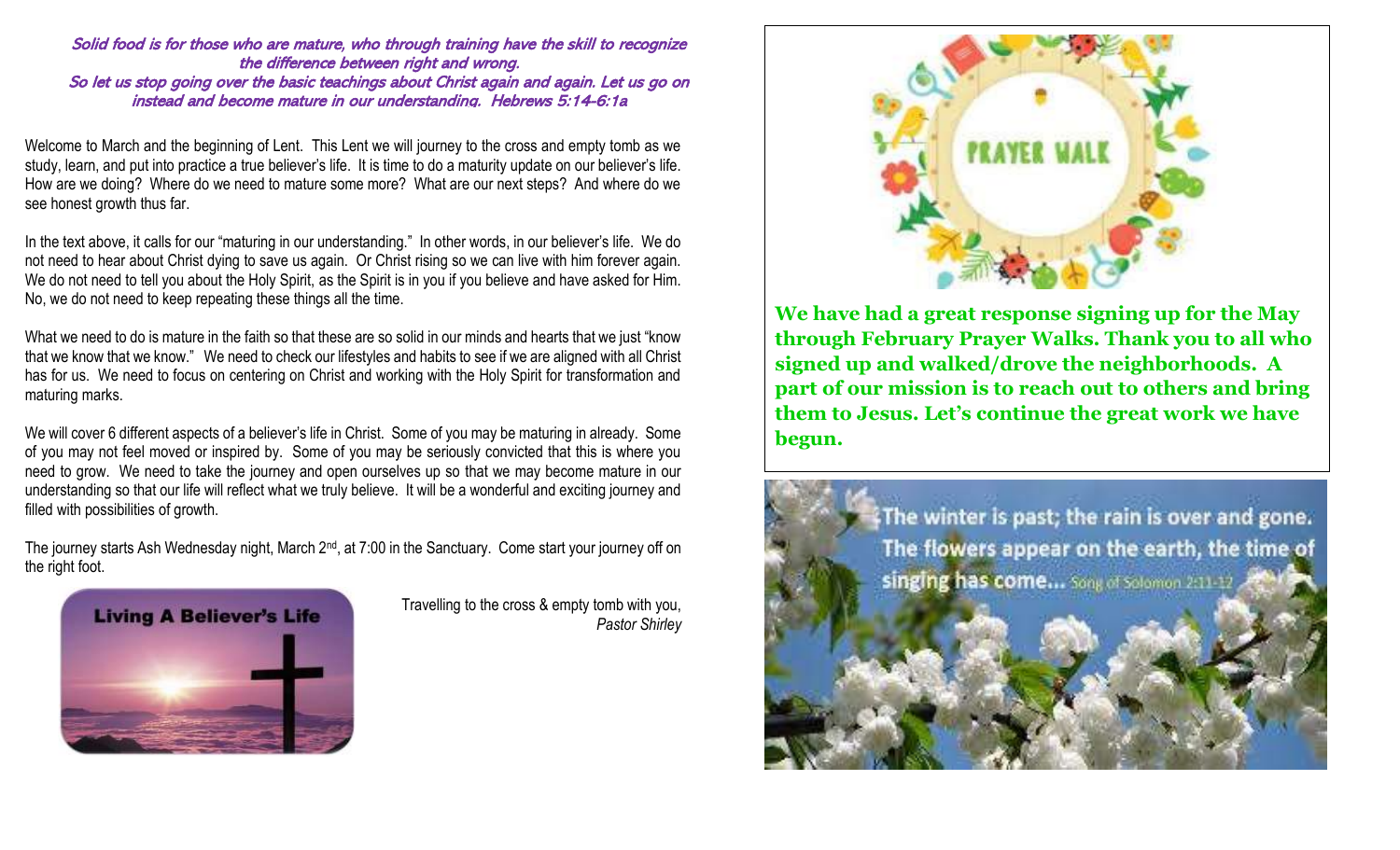

**Connect** – To be a family of believers who connect to God and each other.

**Care** – To shine the light of Christ and welcome all we encounter encouraging worship, life groups, and spiritual growth.

**Commit** – To grow in faith through service to others both locally and globally.

### **CORE VALUES:**

#### **Loving Relationships:**

Honest & loving relationships: With God through a worshipful attitude and prayer. With others through acceptance and grace to all.

#### **Spiritual Growth**

Grow with the help and guidance of the Holy Spirit in a biblically centered, nurturing environment.

### **Compassionate Service**

Offering help to others with humility and mutual respect.

### **Teamwork**

Accomplish ministry in the context of relationships.

## **We Are A Praying People!**

Please remember the following in your prayers this month.

• Bishop & Mrs. Carter, Rev. & Mrs. Thom Schafer, President Biden and Gov. DeSantis, all of our elected officials, Pastor Shirley & Rod, our staff, our church leaders, our Boy Scouts and Cub Scouts, Eugene and Bonnie Kitzmiller, Debbie Kleinsorge, Sennie Lansdowne, Beatriz Lowery, Betty Lou McLuckey, Bob and Katie Michalski





The prayer focus for March will be:

- **New Outreach**
- **Encouragers**
- **Develop meaningful relationships with individuals who are meeting on our campus**

Please pray for these things daily throughout the month.



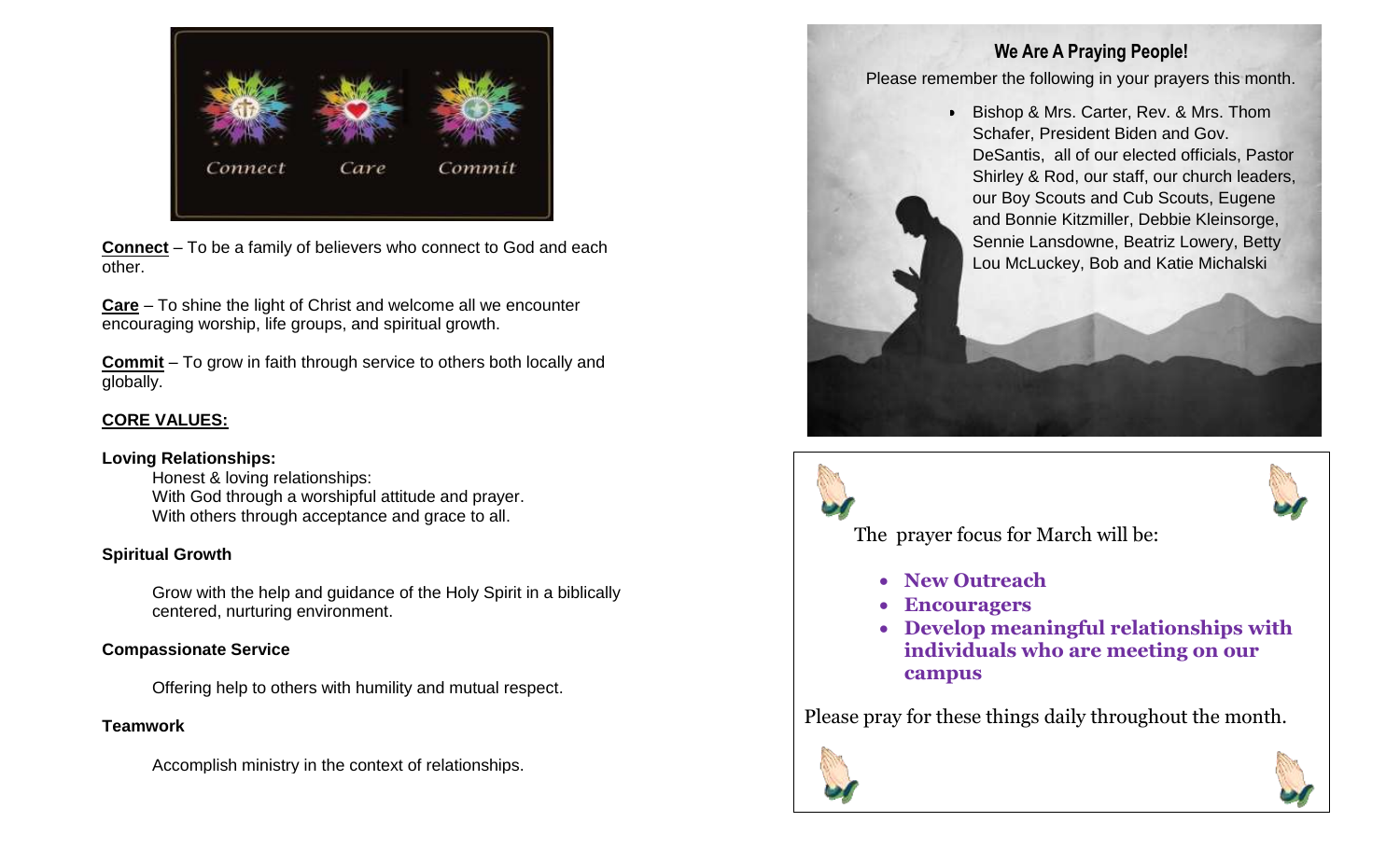

Please remember to bring items for the Mayor's Feed The Hungry Program and place those items in the grocery cart in the narthex. Also, you may drop them off in the office during office hours Mondays, Tuesdays and Wednesdays between 10 am and 2 pm.

Thank You!



**Be sure to join us Sunday, March 13, 2022 as the Boys Scouts and Cub Scouts help lead worship. We have several boys in the troop and pack this year. It will be great to see them as we aren't often at the church when they are meeting.** 

## Birthdays in March

| <b>March 1</b>  | <b>Bill Schroff</b>       |
|-----------------|---------------------------|
| <b>March 3</b>  | <b>Ron Hittel</b>         |
| <b>March 14</b> | <b>Cheri Hittel</b>       |
| <b>March 15</b> | <b>Betty Lou McLuckey</b> |
| <b>March 17</b> | <b>Marlene Sontchi</b>    |
| <b>March 18</b> | <b>Mike Barbour</b>       |
| <b>March 22</b> | Jean Flugel               |
| <b>March 24</b> | Karen Kehrli              |



**\*\* If you know someone is having a special year birthday (90+) or special anniversary (25, 30, 35 etc.) year please let the office know.** 

 **Thank You!**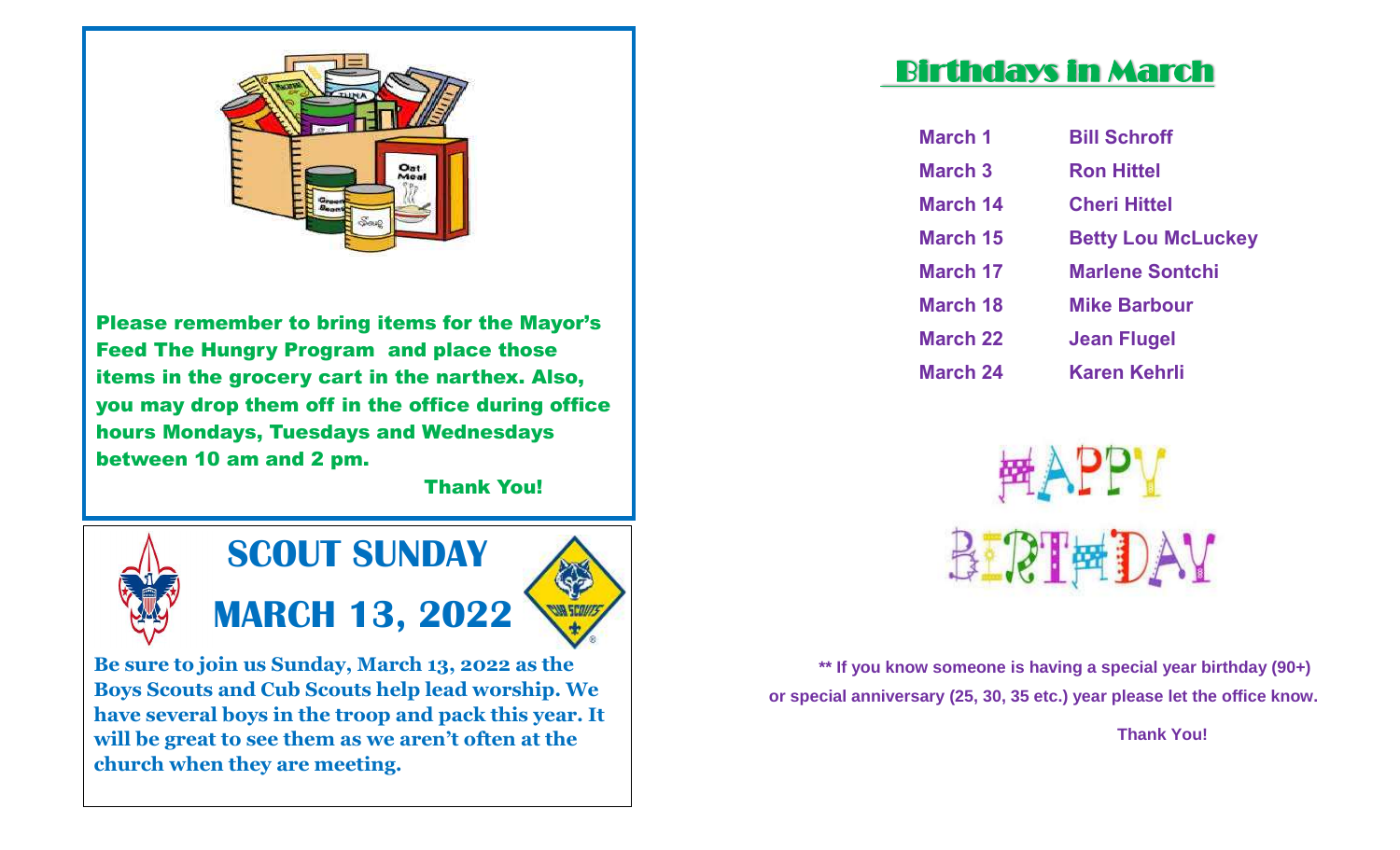

## **2022 Shepherds**

| Sennie Lansdowne – Head Shepherd |             |  |  |  |  |  |  |  |
|----------------------------------|-------------|--|--|--|--|--|--|--|
| Rose & Bill Johnson              | $(A - D)$   |  |  |  |  |  |  |  |
| <b>Judy Snodgrass</b>            | $(E - Ha)$  |  |  |  |  |  |  |  |
| Cyndi Andrasi                    | $(He-J)$    |  |  |  |  |  |  |  |
| <b>Beatriz Lowery</b>            | $(K - Mc)$  |  |  |  |  |  |  |  |
| Marcia & Cecil Mulvaney          | $(Mi-N)$    |  |  |  |  |  |  |  |
| <b>Nancy Winding</b>             | $(O - Z)$   |  |  |  |  |  |  |  |
| <b>Bonnie Kitzmiller</b>         | (Snowbirds) |  |  |  |  |  |  |  |



- …Katie Michalski for placing new pens and offering envelopes in the pews.
- …Aija Ball and Sara Fleming for serving as volunteer receptionists in the office. They are both a blessing.
- …Kathy Barbour for all her motivation in packing things up for the move and for disposing of things we don't need
- …All those who those who are helping with the preparation for the move

### **2022 Leadership Team**

| <b>Trustees</b> Dave Strait, Mike Barbour, Sara Fleming, and Jean Flugel   |  |  |  |  |  |  |  |
|----------------------------------------------------------------------------|--|--|--|--|--|--|--|
| Judy Shannon, Fred Fowler, Bill Johnson and Bill Schroff<br><b>Finance</b> |  |  |  |  |  |  |  |
| <b>SPRT</b><br>Judy Snodgrass, Cyndi Andrasi, Gene Blamble, Pat Dixon      |  |  |  |  |  |  |  |
| Lay Leader Chip Newberger                                                  |  |  |  |  |  |  |  |
| <b>Nurture Team Co-Leaders</b> Pat Dixon & Marcia Mulvaney                 |  |  |  |  |  |  |  |
| <b>Outreach Team Co-Leaders</b> Kathy Barbour & Karen Kehrli               |  |  |  |  |  |  |  |
| Lay Delegate Chip Newberger                                                |  |  |  |  |  |  |  |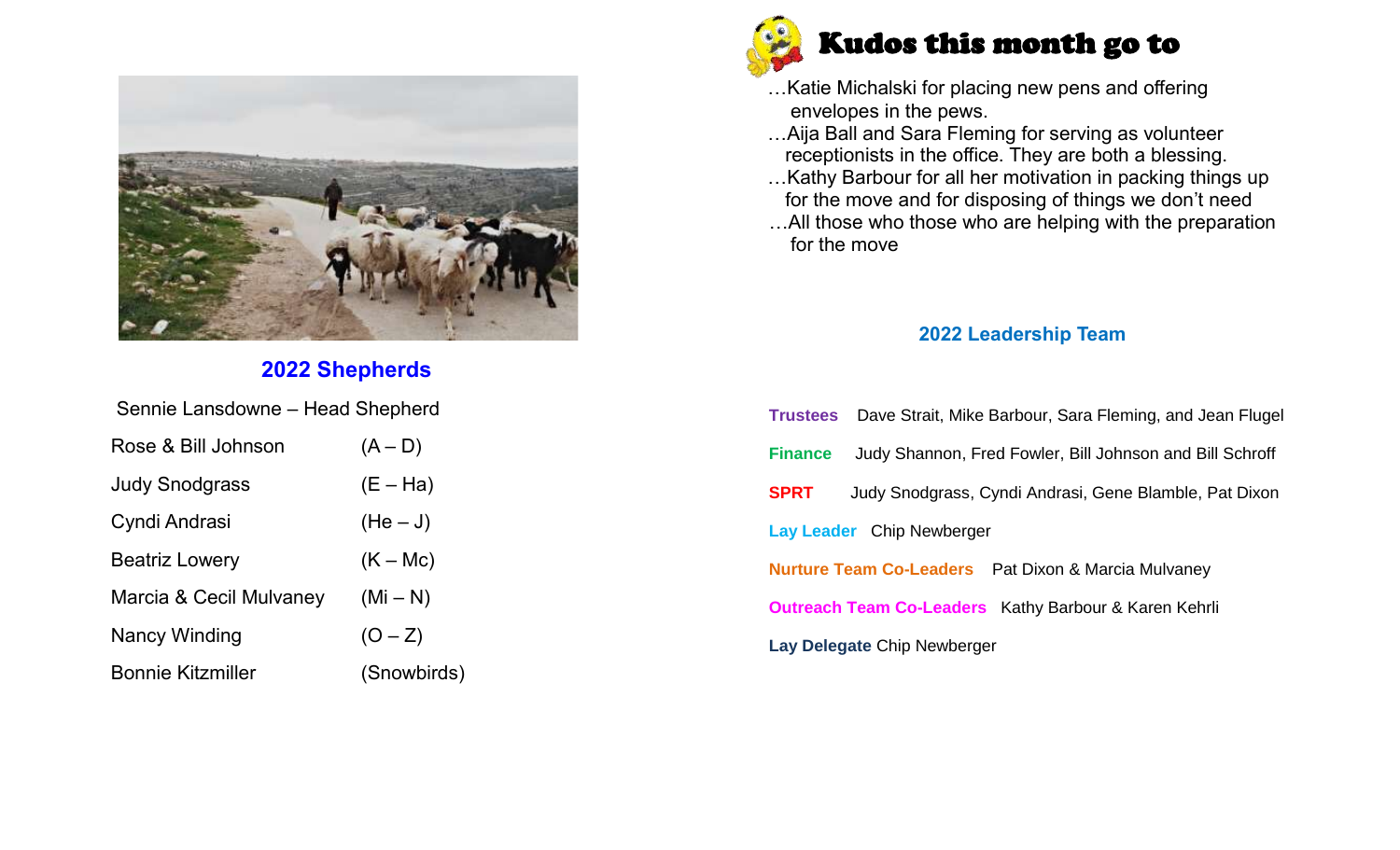

- Because of your hospitality the Boy Scout Troop has recently doubled in size
- Because of your generosity we have paid our apportionments in full for 2021
- **+** Because of your faithfulness, we are making a difference in the community that surrounds us.
- + God is moving in wonderful ways. We just wanted to make sure you knew!



 Kingdom Kids - We welcome all children and ■ 【 】 【 】 】 【 】 】 【 】 】 【 】 srandchildren (K-6<sup>th</sup> grade) to our "Kingdom Kids" class at 10:00 a.m. during the worship service.





Daylight savings time begins March 13, 2022. Please be sure to turn your clocks ahead Saturday night before retiring so you are on time for worship Sunday morning!

## **Thank You Note**

We received the below thank you note from the Florida Conference Treasurer

 $\sin c \, \log a$ I wanted to reach out and personally thank you for your church's support in giving 100% of your apportionments in 2021. I recognize that this was not done without sactifice. You and your congregation have made a real difference in the life and work of the UML. Thank you! Grain Smelser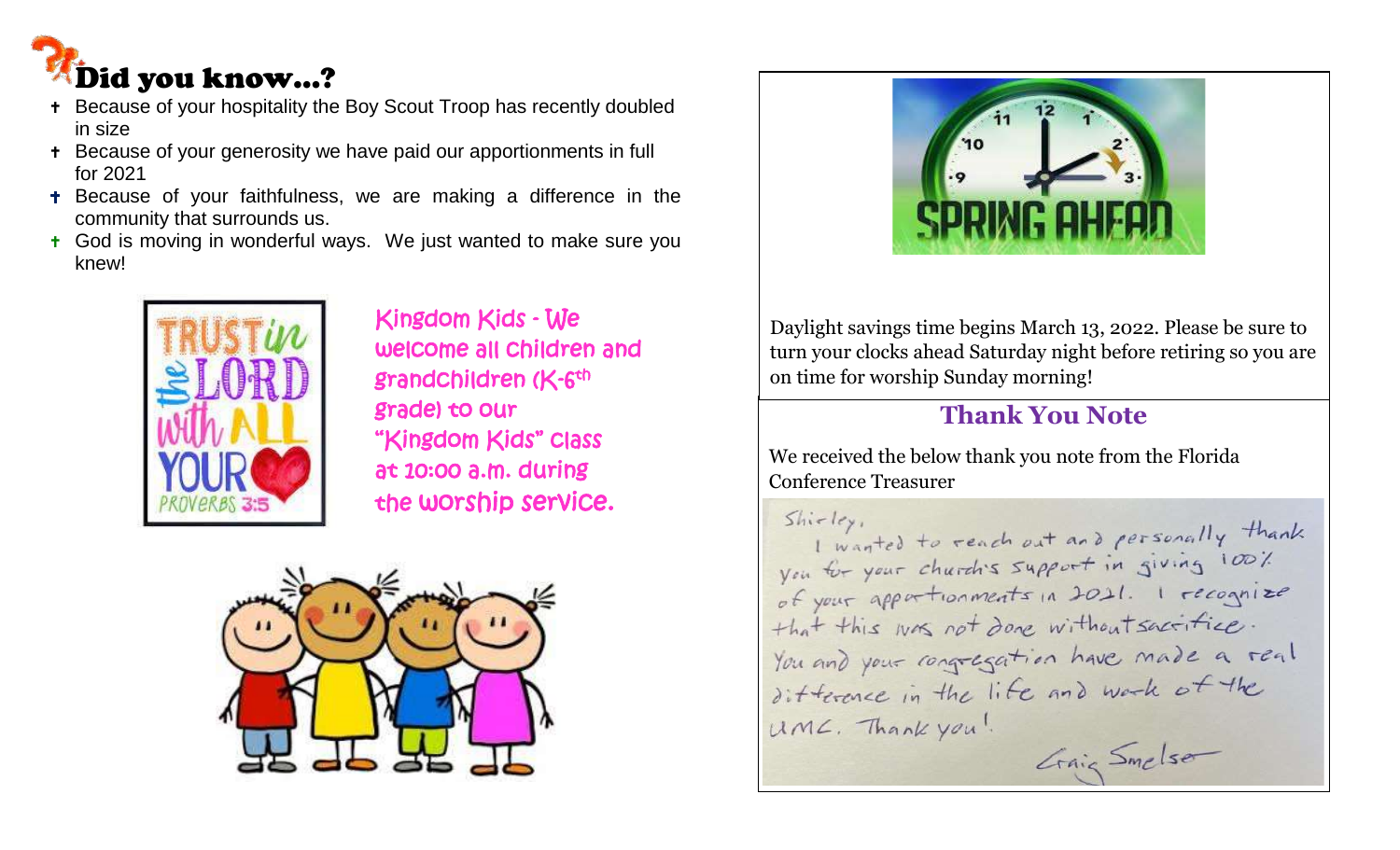## Looking Ahead At Our Outreach

## Projects For The Remainder of 2022

**Remnant Café – Bags of Hope will be filled in May and October - fill back backs with supplies to help those who are homeless.**

**Shower Supplies collected in July – to provide shower and laundry supplies for use for those who come to take showers and to be able to do the laundry at the cafe.** 

**Angel Tree Christmas gifts in December – provide a blanket, scarf and gloves to the clients of the Remnant Café to receive as a Christmas gift that will help them stay warm through the winter months.** 

**Operation Christmas Child - shoe boxes will be filled and collected in November – provide small toys and other small items to children around the world through The Samaritan's Purse ministries.** 

**Compassion Sunday – provide a mission project with half of the offering collected on Palm Sunday (Compassion Sunday).** 

**Ongoing - snacks for the students at Booker Middle School, Mayors Feed the Hungry Program.** 

## **DLT Information**

You are welcome to join a DLT group at any time. If you have not joined a DLT and would like to below are the days and times the DLT groups meet. At this time, they are meeting via Zoom or in person. Please contact the facilitator for more information on their group.

| <b>Women's Group</b>      | Wednesday at 10:00 am facilitator - Marcia Mulvaney                             |  |  |  |  |  |  |  |  |
|---------------------------|---------------------------------------------------------------------------------|--|--|--|--|--|--|--|--|
| marcia.mulvaney@gmail.com |                                                                                 |  |  |  |  |  |  |  |  |
| <b>Women's group</b>      | Wednesday at 7:15 pm facilitator - Pat Dixon                                    |  |  |  |  |  |  |  |  |
|                           | pdixon@ringling.edu                                                             |  |  |  |  |  |  |  |  |
| <b>Women's group</b>      | Wednesday at 12:00 noon facilitator - Pastor Shirley                            |  |  |  |  |  |  |  |  |
|                           | revgroom@gmail.com                                                              |  |  |  |  |  |  |  |  |
|                           | <b>Men &amp; Women's group</b> Wednesday at $7:15$ pm facilitator $-$ Rod Groom |  |  |  |  |  |  |  |  |
|                           | rod.groom@gmail.com                                                             |  |  |  |  |  |  |  |  |
|                           | <b>Men &amp; Women's group</b> Thursday at 4:30 pm facilitator $-$ Rod Groom    |  |  |  |  |  |  |  |  |
|                           | rod.groom@gmail.com                                                             |  |  |  |  |  |  |  |  |
|                           |                                                                                 |  |  |  |  |  |  |  |  |



## **WEDNESDAY NIGHTS**

**We will worship live and live streaming at 6:30 pm followed by Doing Life Together groups live and/or Zoom at 7:15 pm (If you'd like to join a DLT group and aren't connected yet please contact the office and arrangements will be made to get you connected.) Join us as we center on Jesus.**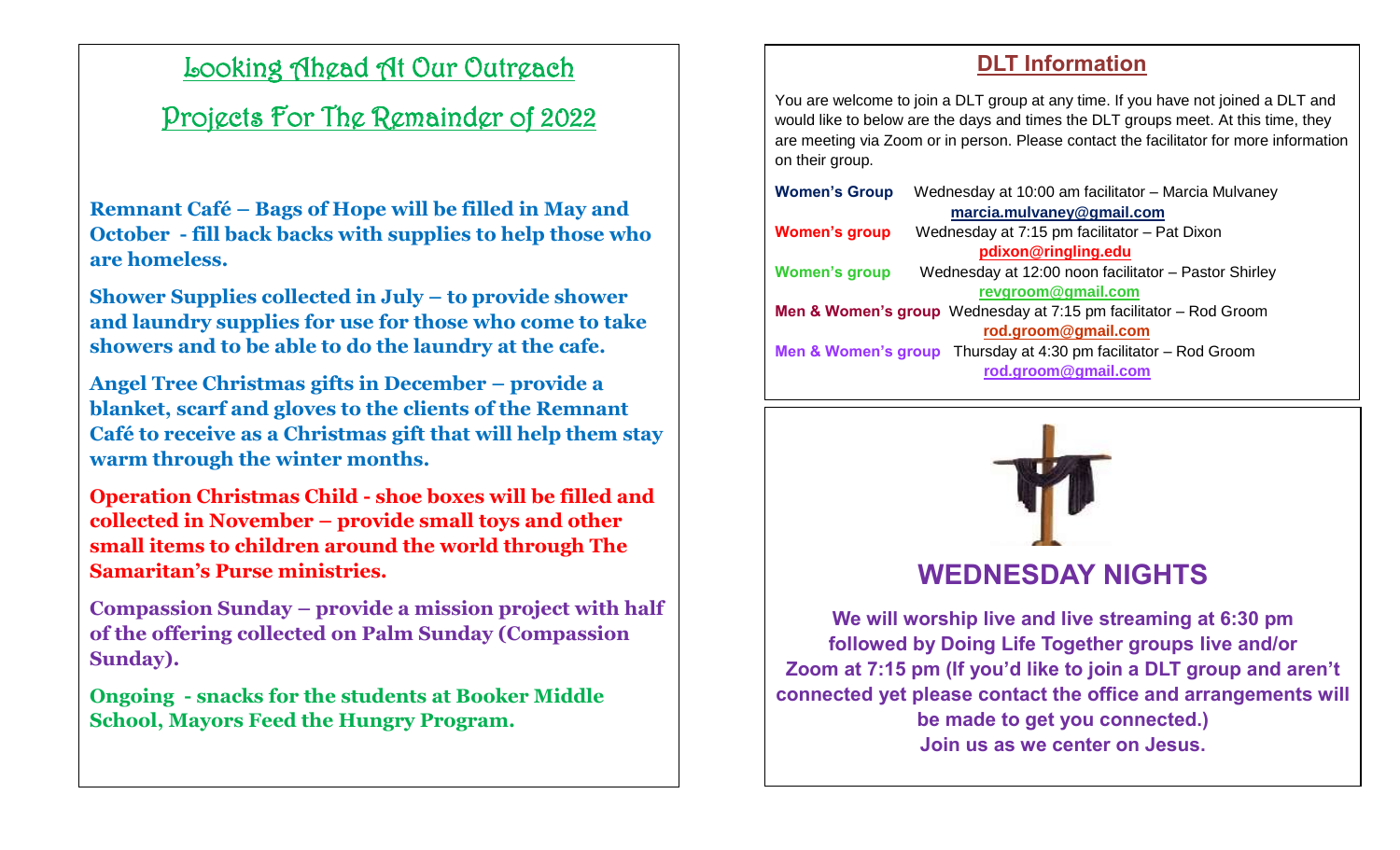

**Please join us Wednesday, March 2 for our Ash Wednesday worship service at 7:00 pm. There will be no DLTs that week.** 



*Easter Lilies*

If you would like to donate an Easter Lily(ies) in honor or in memory of someone the order forms will be available in your bulletins March 20 through April 3, 2022. They must be turned in no later than April 10, 2022. You may submit your payment of \$10 with your offering and mark it Easter Lily. If you aren't attending in person worship please call the office and we will make note of who you'd like the lily(ies) in memory or honor of and you may mail your check to the church.

**St. Patrick's Day<br>Word Search** OF GOLDBEET  $\Omega$  $T$ A C H G C U  $\vee$ S R E S B  $\Omega$ W S C L O V E R F W  $\Omega$ A M A R C H R A D O W S R U C M U C K Y L O E P R A **KRAINBOW**  $\mathsf{C}$ W K T R S G O N D U R L U C K GOSCPLERP H A T D K O G M R  $A \mid$ N T ORN D в E EFRCAUR R F. L A N D O S H E  $N<sub>1</sub>$ OWNNDOWTLKYDOS H P A R A D E S  $T$ T H **IONROPCED** R A D A P A T R I C K M A F C T H A CLOVER **IRELAND** PARADE COINS **PATRICK IRISH CORNED BEEF** LEPRECHAUN POT OF GOLD **TRADITION** RAINBOW LUCK GREEN MARCH **SHAMROCK** CRAYONSANDCRAVINGS COM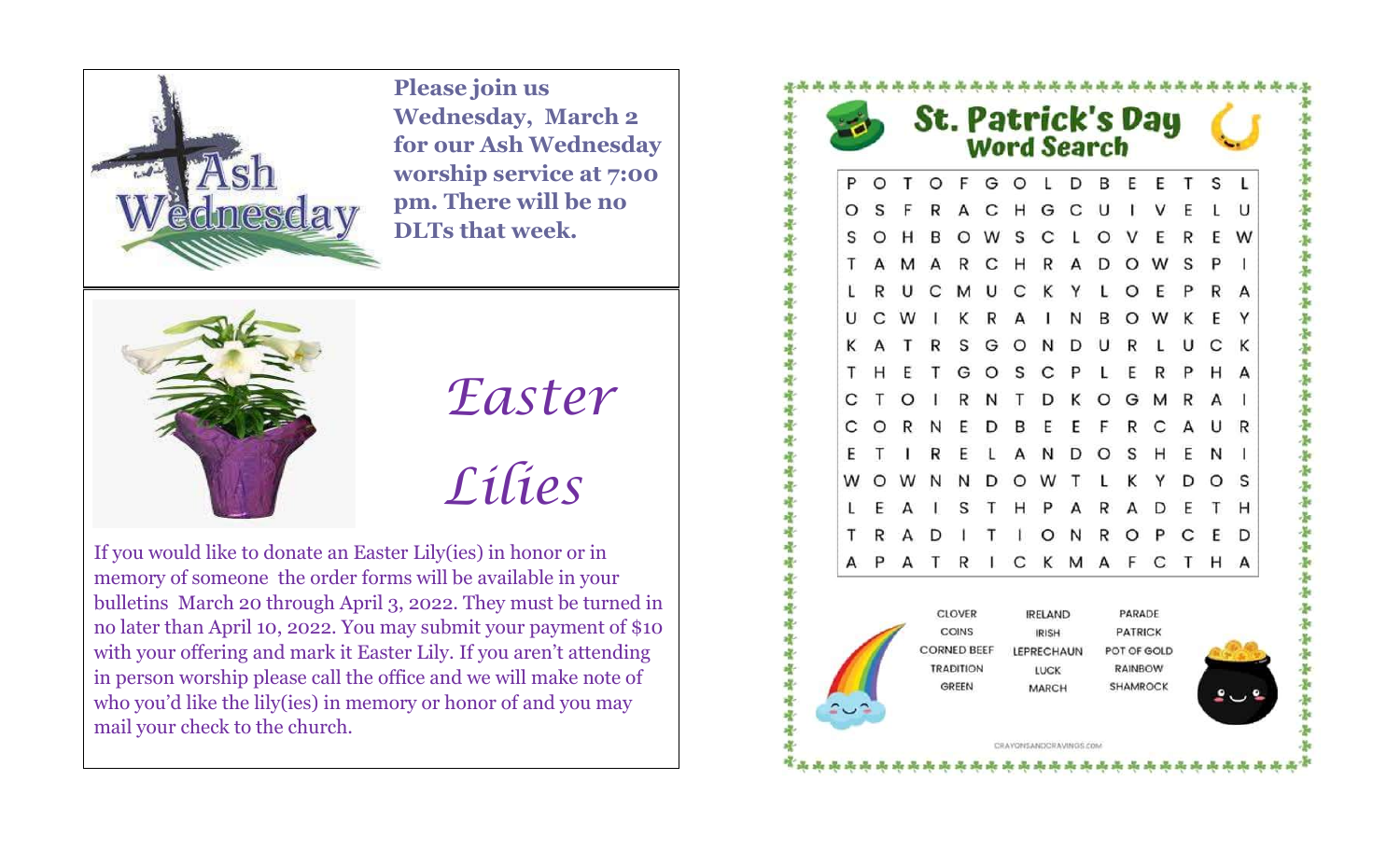

| SUNDAY                                                               | <b>MONDAY</b>                                                                                            | <b>TUESDAY</b>                                                  | <b>WEDNESDAY</b>                                                                                                                                                                     | <b>THURSDAY</b><br><b>FRIDAY</b>                                                                                                                    |                                                             | <b>SATURDAY</b> |  |
|----------------------------------------------------------------------|----------------------------------------------------------------------------------------------------------|-----------------------------------------------------------------|--------------------------------------------------------------------------------------------------------------------------------------------------------------------------------------|-----------------------------------------------------------------------------------------------------------------------------------------------------|-------------------------------------------------------------|-----------------|--|
|                                                                      |                                                                                                          | 6:30 Bell Rehearsal<br>6:45 Cub Scouts<br>6:45 Boy Scouts       | <b>2 ASH WEDNESDAY</b><br>10:30 Chimes at The Haven<br>7:00 Ash Wednesday<br><b>Worship</b><br>7:00 GA                                                                               | 3 Office closed<br>6:30 Meadows Chorus                                                                                                              | $\overline{4}$<br>Office closed<br>7:00 AA                  | 5               |  |
| 6<br>10:00 Worship<br>Service<br>11:00 Shepherd's<br><b>Luncheon</b> | 7<br>7:00 Prayer Gathering<br>7:00 AA                                                                    | 8<br>6:30 Bell Rehearsal<br>6:45 Cub Scouts<br>6:45 Boy Scouts  | 9<br>10:00 Women's DLT<br>10:30 Chimes at The Haven<br>12:00 Women's DLT<br>5:00 Music Rehearsal<br>6:30 Worship -live/live streaming<br>7:00 DLT's live and/or via Zoom<br>7:00 GA  | <b>10</b> Office closed<br>4:30 DLT live and/or via<br>Zoom<br>6:30 Meadows Chorus                                                                  | 11<br>Office closed<br>7:00 AA                              | 12              |  |
| DAYLIGHT SAVING TIME<br>13<br>10:00 Worship<br>Service               | 14<br>6:30 Leadership Team<br>7:00 Prayer Gathering<br>7:00 AA                                           | 15<br>6:30 Bell Rehearsal<br>6:45 Cub Scouts<br>6:45 Boy Scouts | 16<br>10:00 Women's DLT<br>10:30 Chimes at The Haven<br>12:00 Women's DLT<br>5:00 Music Rehearsal<br>6:30 Worship -live/live streaming<br>7:00 DLT's live and/or via Zoom<br>7:00 GA | $17 \odot$<br>Suppy St. Nature's Bay M.<br><b>Office closed</b><br>4:30 DLT live and/or via<br>Zoom<br>5:30 Village Oaks HOA<br>6:30 Meadows Chorus | 18<br>Office closed<br>12:00 Faithsharing Circle<br>7:00 AA | 19              |  |
| <b>20</b><br>10:00 Worship<br>Service                                | 21<br>9:00 GFWC Woman's<br>Club<br>6:30 GCCC<br>7:00 Prayer Gathering<br>7:00 AA                         | 22<br>6:30 Bell Rehearsal<br>6:45 Cub Scouts<br>6:45 Boy Scouts | 23<br>10:00 Women's DLT<br>10:30 Chimes at The Haven<br>12:00 Women's DLT<br>5:00 Music Rehearsal<br>6:30 Worship -live/live streaming<br>7:00 DLT's live and/or via Zoom<br>7:00 GA | 24<br><b>Office closed</b><br>4:30 DLT live and/or via<br>Zoom<br>6:30 Meadows Chorus                                                               | 25<br>Office closed<br>7:00 AA                              | 26              |  |
| 27<br>10:00 Worship<br>Service                                       | 28<br>6:00 Georgetown HOA<br>F/H<br>6:00 GCCC<br>6:30 Meadows Chorus<br>7:00 Prayer Gathering<br>7:00 AA | 29<br>6:30 Bell Rehearsal<br>6:45 Cub Scouts<br>6:45 Boy Scouts | 30<br>10:00 Women's DLT<br>10:30 Chimes at The Haven<br>12:00 Women's DLT<br>5:00 Music Rehearsal<br>6:30 Worship -live/live streaming<br>7:00 DLT's live and/or via Zoom<br>7:00 GA | 31<br>Office closed<br>4:30 DLT live and/or via<br>Zoom<br>6:30 Meadows Chorus                                                                      |                                                             |                 |  |